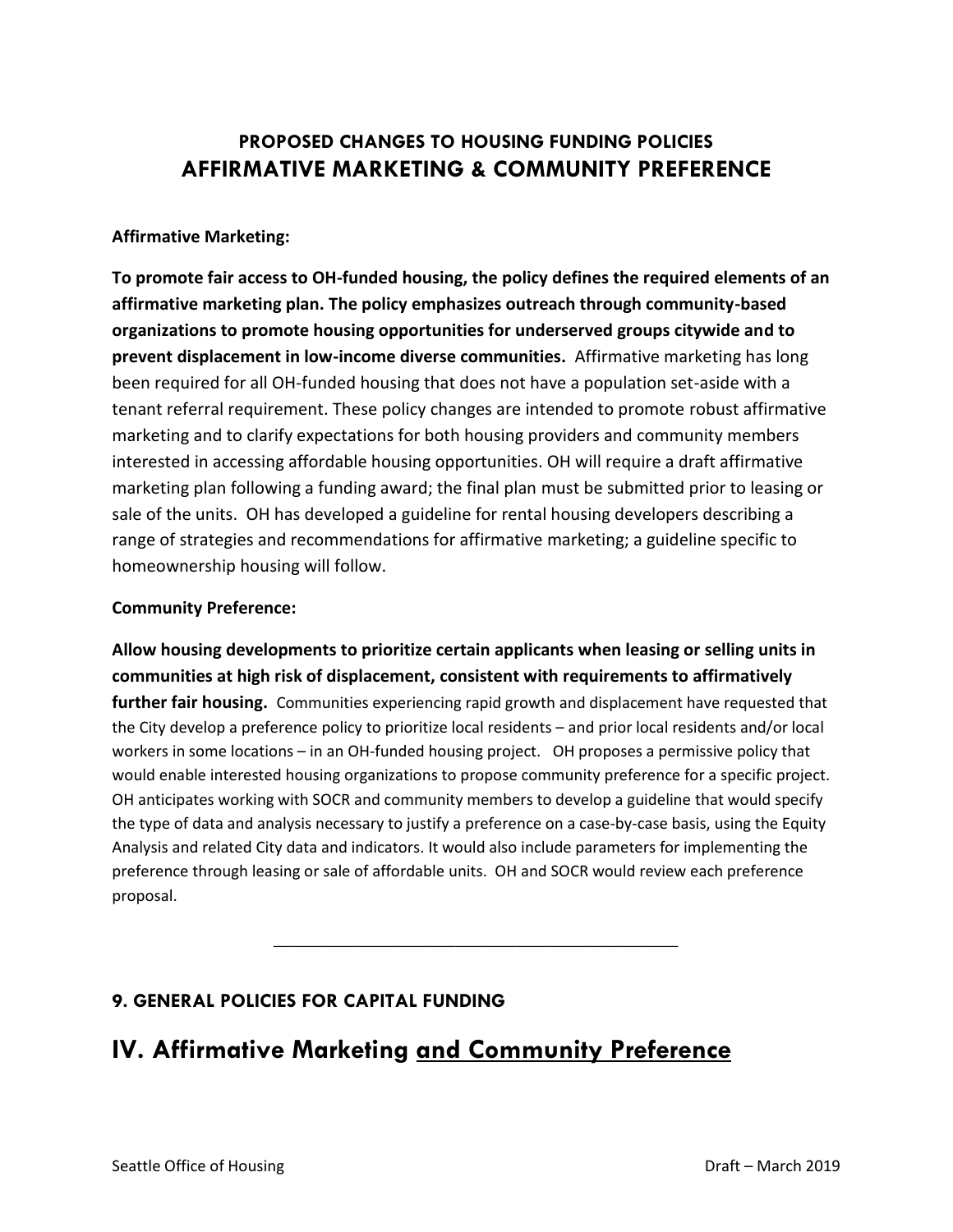Owners are required to affirmatively market vacant units. Sponsors must use marketing methods designed to reach persons from all segments of the community, minorities, persons of color, and persons with disabilities. In addition, owners of rental housing projects are strongly encouraged to inform providers of emergency shelters and transitional housing about their projects and to promote access to households ready to move into permanent housing. Owners will be required to maintain records of their affirmative marketing efforts and to report annually to OH on those efforts.

#### [*replace with the following text*]

Owners are required to affirmatively market affordable rental and homeownership housing, taking proactive steps to promote fair access and equal opportunity, so that individuals of similar economic levels in the same housing market area have a range of housing choices regardless of their race, familial status, disability or other protected class status. Project sponsors must submit a draft Affirmative Marketing Plan following a funding award for a rental or homeownership development, and a final Affirmative Marketing Plan prior to leasing or sales. Funded organizations will be required to maintain records of their affirmative marketing efforts. Owners may propose a community preference for a portion of the housing units to address displacement, in some cases, consistent with fair housing law.

The objectives of the affirmative marketing policy are:

- Promote robust, effective affirmative marketing to ensure fair access to affordable housing opportunities for diverse racial and ethnic communities and other protected classes, consistent with local, state and federal fair housing laws.
- Sustain and foster integrated, inclusive communities through effective outreach and advertising of affordable housing opportunities, and through preference policies that prioritize certain housing applicants in high risk of displacement areas when determined to be consistent with fair housing law.
- Encourage early engagement with local organizations in low-income communities of color that are at high risk of displacement to help address historical housing discrimination and prevent displacement of current residents.
- Increase opportunities for people experiencing homelessness -- who are disproportionately people of color, people with disabilities, LGBTQ individuals, and others who face barriers to housing -- through voluntary agreements with service providers for set-aside units and through affirmative marketing of non-set-aside housing units.
- Promote communication and referral relationships so that accessible units are available to people with physical disabilities and units with multiple bedrooms are available to families with children.

The objectives of community preference are:

- Affirmatively further fair housing choice across the city, including by sustaining and/or restoring inclusive communities, through preference policies that prioritize certain housing applicants in high risk of displacement areas when determined to be consistent with fair housing law.
- Help address displacement in high risk of displacement communities.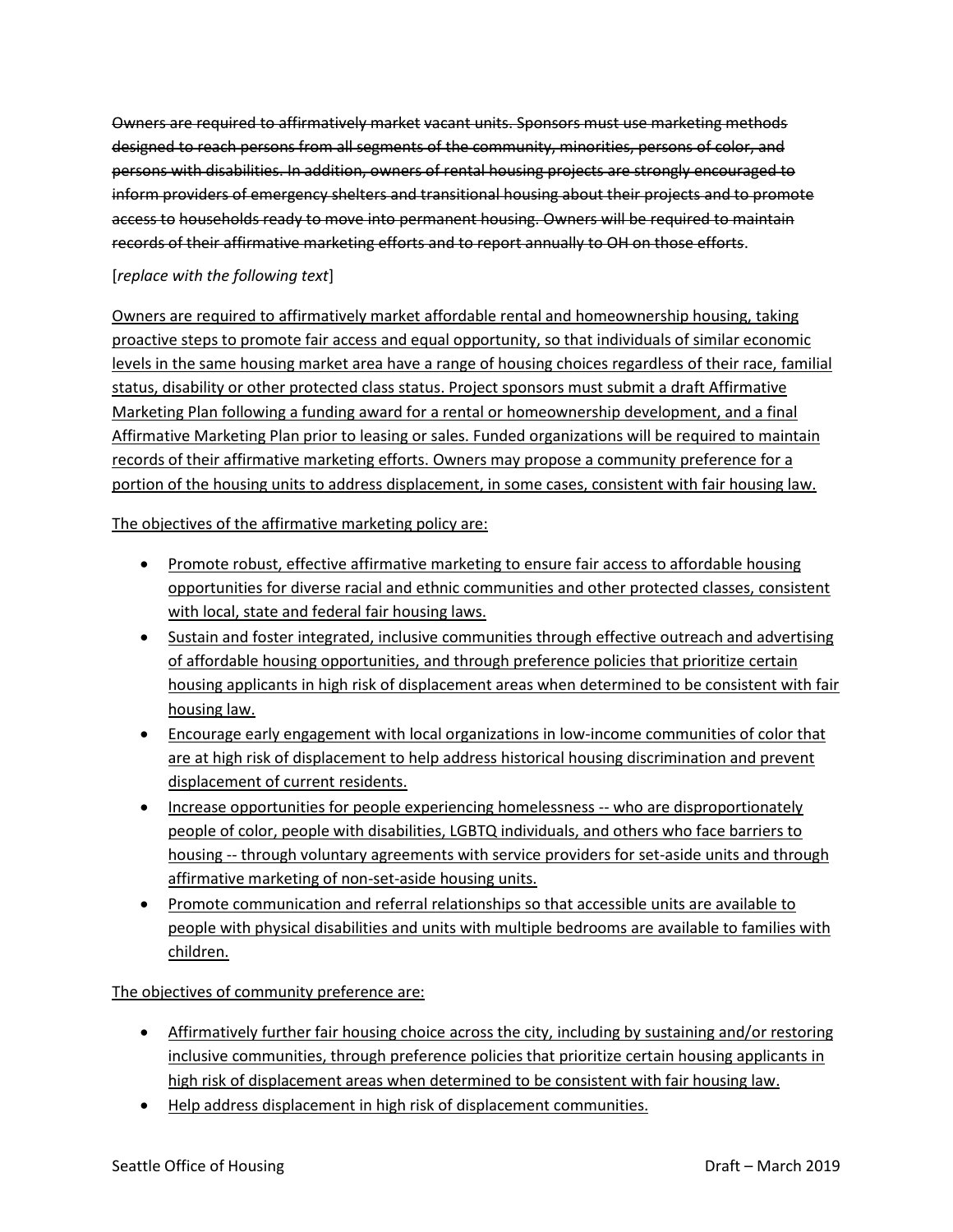Applicants are encouraged to consult with OH early in project planning about community-based organizations and resources that may be part of an affirmative marketing effort. An Affirmative Marketing Plan must include the following:

- 1. Project location and populations needing targeted outreach. Analysis of the demographic make-up of the local area in comparison to citywide demographics. Determination of whether of the proposed project location is in an area designated as high risk of displacement or an Equity Area for the purposes of Design Review. Identification of groups to receive targeted outreach to provide awareness and access to housing.
- 2. Outreach to community-based organizations. Description of completed and planned outreach to specific organizations. Description of efforts to seek input and, as appropriate, assistance with marketing, from organizations serving populations needing target outreach.
- 3. Lease up or sales procedures: Description of application process and how procedures provide fair access, including to populations identified for targeted outreach. Description of how demographic and other information will be used to assess the impact of affirmative marketing efforts. Projects located in areas identified as high risk of displacement may propose a community preference for a portion of the housing units, and provide data and analysis as required by OH's published guideline, to be reviewed by OH and the SORC for consistency with fair housing requirements.
- 4. Advertising and marketing. Description of planned marketing such as working with communitybased partner organizations, nearby schools and social services agencies; targeted advertising such as local and culturally specific media; marketing through local employers with low-wage workforce; materials distributed at local and culturally specific events and locations; translated materials.
- 5. Other strategies to address barriers and support applicants. May include training and other support to community partners assisting with marketing, assistance with completing applications, voluntary referral agreements with organizations serving disadvantaged groups, and flexible screening criteria.

[**Related policy changes**]

## **2. RENTAL HOUSING PROGRAM**

# **IX. MANAGEMENT AND OPERATIONS**

A. Management plan (page 25)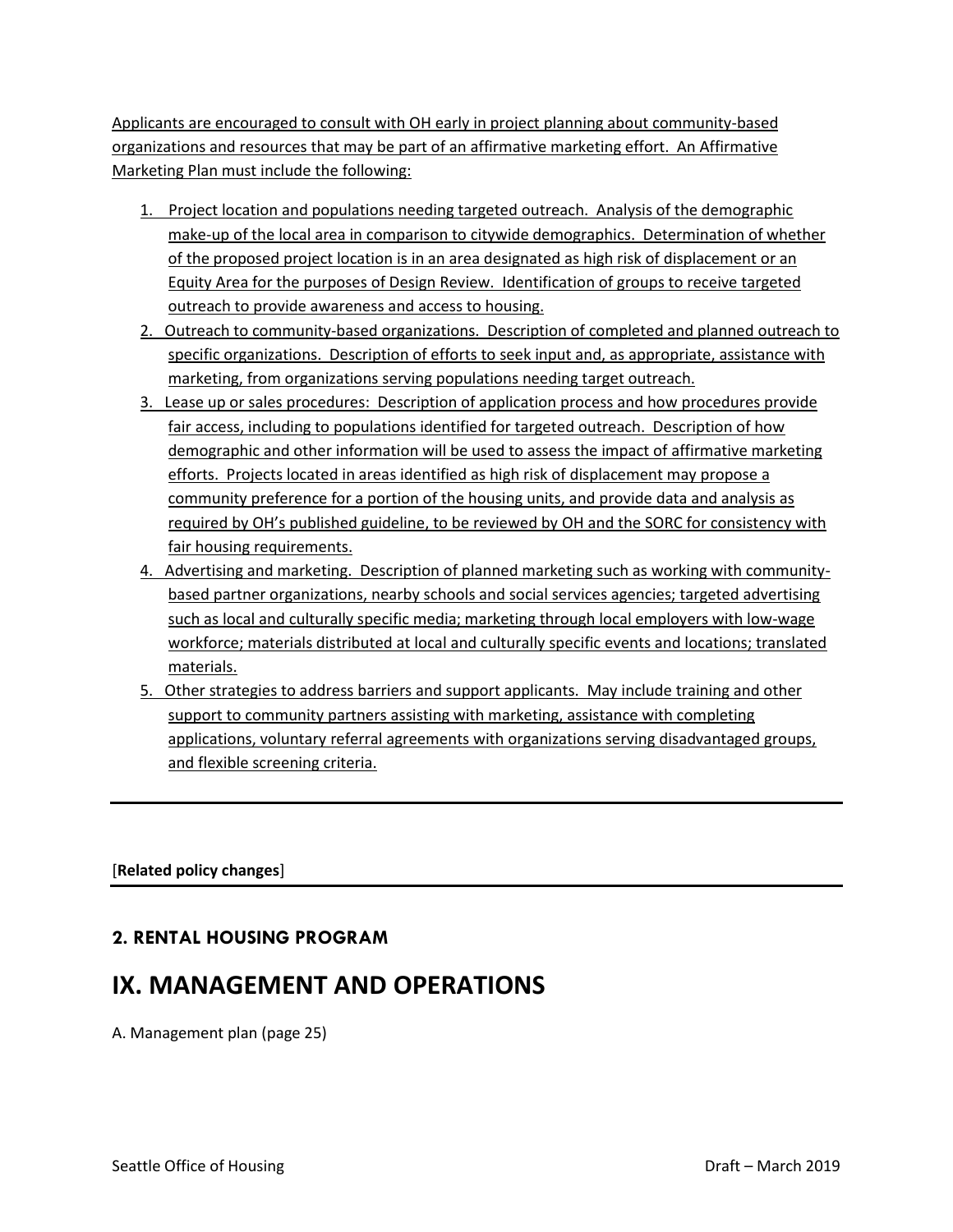Good management is critical to the overall success of projects. Project owners will be required to submit a management plan to OH for approval prior to completion of construction. Management Plans should must include the following:

. . .

- 4. Affirmative Marketing Plan that complies with federal, state and City laws and demonstrates outreach to all segments of the community - the Affirmative Marketing policy in Chapter 9. Borrowers must demonstrate cultural competency.
- 5. Community Preference policy and procedures, with prior approval by OH and SOCR, if applicable.

\_\_\_\_\_\_\_\_\_\_\_\_\_\_\_\_\_\_\_\_\_\_\_\_\_\_\_\_\_\_\_\_\_\_\_\_\_\_\_\_\_\_\_\_\_\_\_\_\_\_\_\_\_\_\_\_\_\_\_\_\_\_

[*renumber remaining items on list*]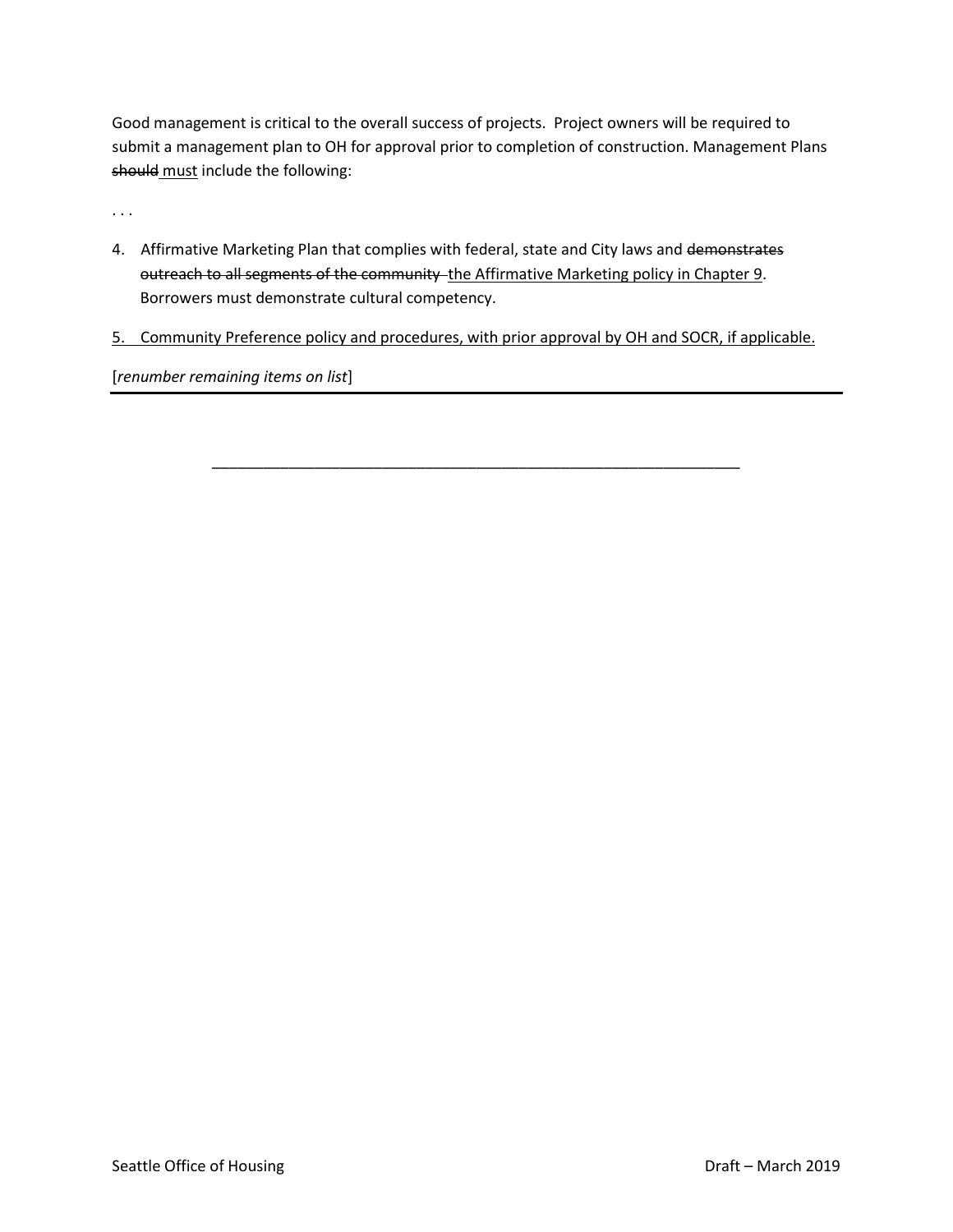## **PROPOSED CHANGES TO HOUSING FUNDING POLICIES DEVELOPMENT ON PUBLICLY OWNED SITES**

**Encourage partnerships with local nonprofit organizations that are culturally relevant and historically rooted, particularly when developing affordable housing in areas that are at high risk of displacement.** Publicly owned sites provide a unique opportunity to address community priorities. All affordable development on publicly owned sites includes community engagement to identify priorities for housing and any commercial and community spaces in the project. OH policies should highlight this engagement, in particular the potential for developing partnerships to address the equitable development needs and priorities of low-income communities that have experienced displacement or face a high risk of displacement.

**To increase the number of affordable homes that can be created, allow a higher per unit subsidy for permanently affordable homeownership developments on publicly owned sites.**  Even with low- or no-cost land, the feasibility of ownership development is challenging. It is sometimes necessary to build a mix of affordable and market-rate homes on the property, with the market rate sales proceeds covering site and building development costs not supportable by the affordable units. Therefore, a higher per unit investment could result in a higher number of permanently affordable units or bringing development online more quickly at these high priority locations.

**\_\_\_\_\_\_\_\_\_\_\_\_\_\_\_\_\_\_\_\_\_\_\_\_\_\_\_\_\_\_\_\_\_\_\_\_\_\_\_\_**

# **7. HOUSING DEVELOPMENT ON PUBLICLY OWNED SITES**

Publicly owned sites provide an opportunity for affordable rental and ownership housing development, including affordable housing combined with other public facilities and amenities. When a suitable site that is owned by the City or another public agency has been designated for affordable housing development, OH may follow the policies in this chapter to competitively select an affordable housing developer and award OH funding, in lieu of awarding funding from the Rental Housing or Homeownership program through an annual NOFA process.

The objectives for these developments include:

- Utilize well-located publicly owned properties for affordable rental or ownership housing, particularly properties located near transit station areas and high capacity transit service.
- Co-locate affordable housing, when feasible, with facilities providing community and public services, such as community centers, providing convenient access for low-income families, seniors, and people with disabilities.
- Achieve cost-savings for affordable housing development through favorable purchase terms, and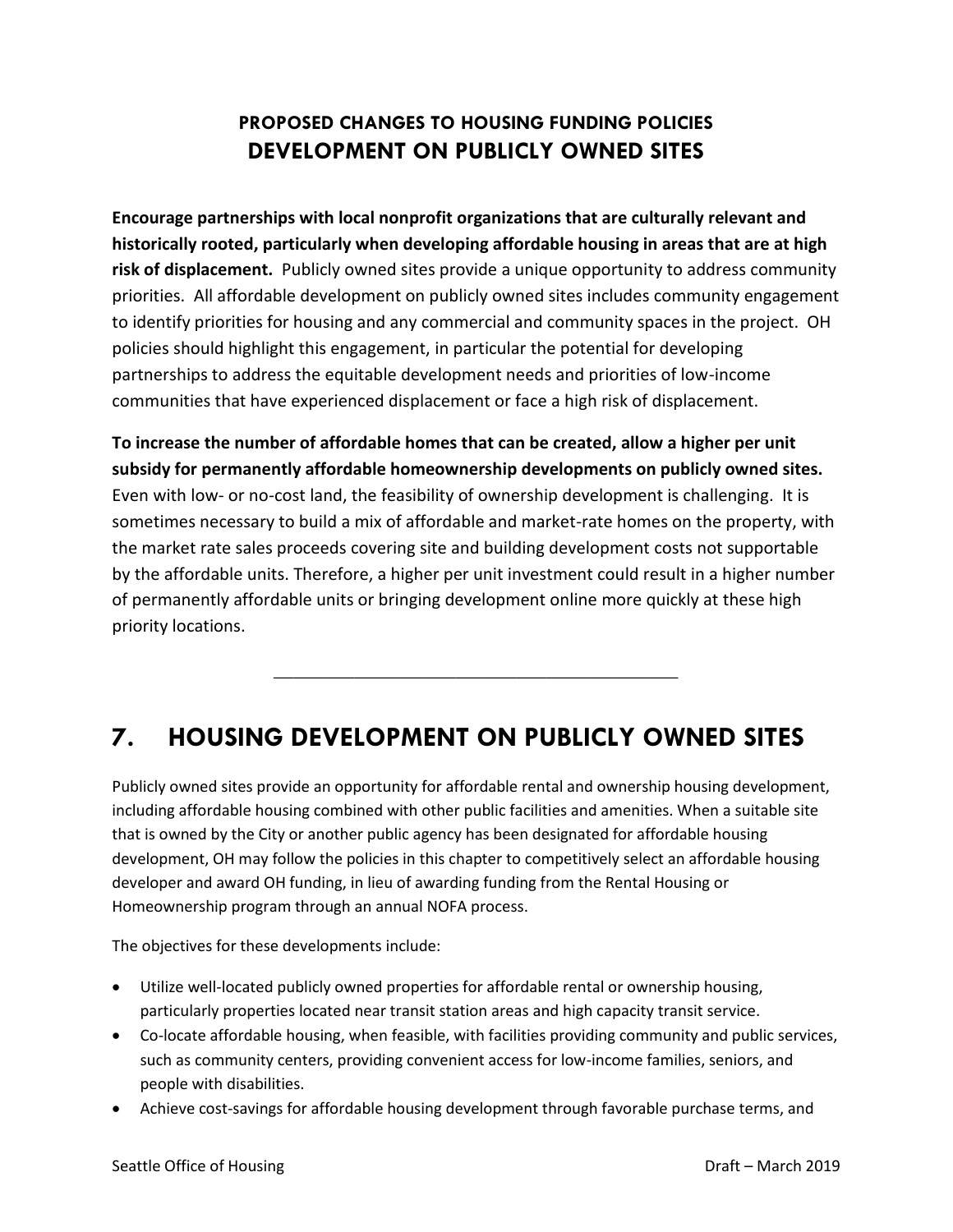efficient funding and disposition processes.

- Align housing funding processes with other broad City priorities and local community needs.
- Encourage partnerships with local nonprofit organizations that are culturally relevant and historically rooted, particularly when developing affordable housing in areas that are at high risk of displacement.

## **FUNDING POLICIES**

OH may award funding from the Rental Housing Program for a rental housing development, or the Homeownership Program for homeownership development, for a site specific development opportunity that utilizes publicly owned property. The following policies shall apply:

**. . . . .**

#### **B. Funding amounts**

OH may publish an "up to" funding amount that provides sufficient resources to achieve program goals for affordability and overall production, while encouraging competition based on cost effectiveness. For homeownership development, OH may approve funding that exceeds the maximum per unit amount under the Homeownership Program policies, to achieve a benefit such as providing additional affordable homes by reducing the number of market rate units needed to subsidize the project, or completing development and making homes available more quickly.

**. . . . .**

#### **D. Evaluation criteria**

Evaluation criteria shall be published in offering documents, and shall include factors such as conceptual soundness, financial feasibility, organizational capacity, and ability to advance affordability goals. Partnerships with local nonprofit organizations that are culturally relevant and historically rooted will be considered, particularly when the project site is in an area that is at high risk of displacement. OH may allow for consideration of other public benefits in addition to affordability as part of the evaluation process provided that OH funds are limited to eligible housing uses, and promotion of such non-housing goals is not at the expense of achieving affordable housing goals for the project.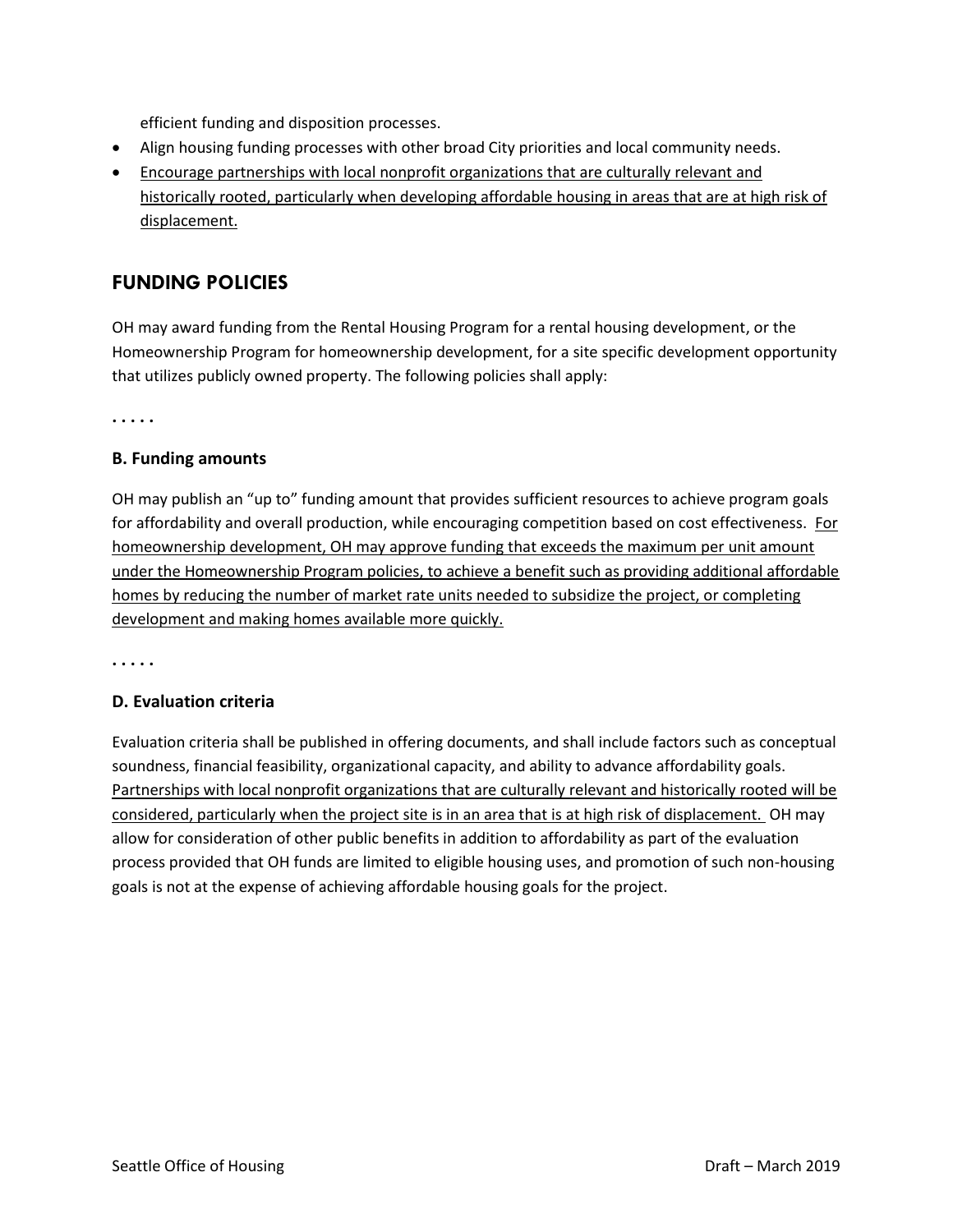## **PROPOSED CHANGES TO HOUSING LEVY A&F PLAN ACQUISITION AND PRESERVATION PROGRAM**

**Allow Acquisition and Preservation (A&P) Program loans to total \$30 million outstanding at any time, so that repaid funds can be used for additional affordable housing developments.**  The A&P Program provides loans for acquisition of buildings and development sites for future affordable ownership or rental housing. A&P loans are an important part of OH's broader preservation and anti-displacement strategy. The Program is not separately funded, rather it makes short-term loans using other Housing Levy program funds that are not yet needed for project construction or operations. The 2016 Housing Levy authorized up to \$30 million in loans, and this cap has already been reached. This policy change would allow additional loans within the \$30 million limit due to loan repayments. Priorities for loans would include OH acquisitions to secure key sites for future projects, and Seattle Housing Authority acquisitions to preserve expiring subsidized housing and prevent displacement of low-income residents.

**\_\_\_\_\_\_\_\_\_\_\_\_\_\_\_\_\_\_\_\_\_\_\_\_\_\_\_\_\_\_\_\_\_\_\_\_\_\_\_\_**

# **2. LEVY FUNDING PLAN (Page 4)**

**. . . . .**

| Program                                                | <b>Annual Funding</b> |
|--------------------------------------------------------|-----------------------|
| Rental Production and Preservation <sup>1</sup>        | 28,714,285            |
| <b>Operating &amp; Maintenance</b>                     | 6,000,000             |
| Homelessness Prevention and Housing Stability Services | 1,642,857             |
| Homeownership                                          | 1,357,143             |
| Acquisition and Preservation <sup>2</sup>              | <b>NA</b>             |
| Administration <sup>3</sup>                            | 3,714,286             |
| Total                                                  | \$41,428,569          |

## **TABLE 1 ANNUAL FUNDING PLAN, 2017 - 2023**

NOTES:

- 1. Funds are used for the Rental Housing Program as described in Chapter 2 of the Funding Policies, except that up to \$2 million annually may be used for Rental Rehabilitation Loans as described in Chapter 6 of the Funding Policies.
- 2. Up to \$30 million of f-Eunds allocated to other Levy programs may be used for shortterm Site Acquisition loans or directly for Site Acquisition, over the 7-year term of the levy up to \$30 million in outstanding loan balances at any given time.
- 3. Includes \$147,857 for HSD administrative costs.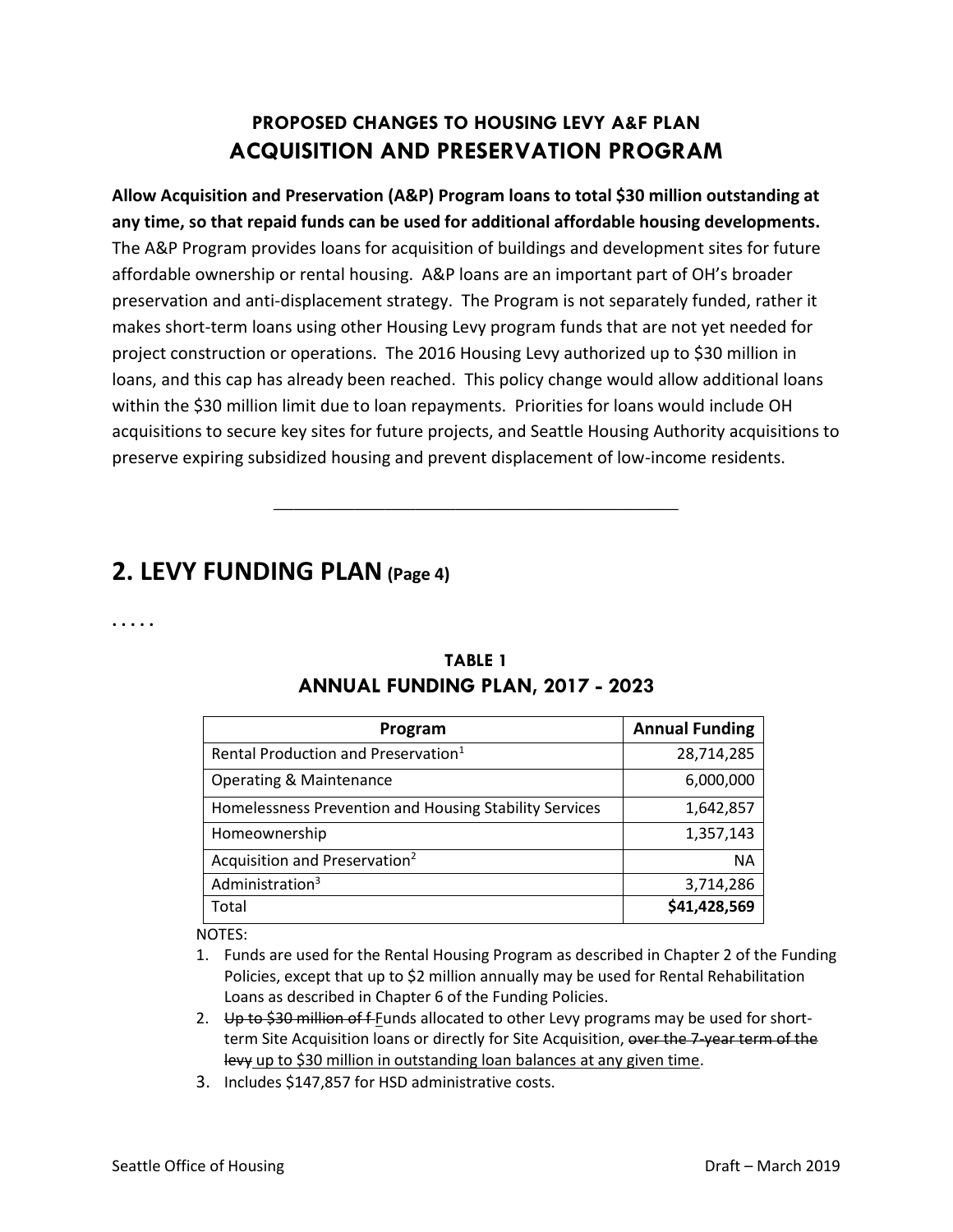# **PROPOSED CHANGES TO OH HOUSING FUNDING POLICIES**

## **HOME REPAIR LOANS**

*Offer all home repair loans at 0% interest, to increase affordability and reduce barriers for low-income homeowners in need of critical health and safety repairs and other improvements to address livability. This change addresses a common concern about the cost of incurring debt, which may discourage some low-income homeowners from seeking assistance even when they may be eligible for a 0% interest loan. Loans would still be amortizing or deferred based on the homeowner's ability to make an additional monthly payment.*

*Create a new eligible use for home repair program funding, which would allow loans to lowincome homeowners to add or improve habitable space within the existing home to meet the household's needs. Such improvements could provide additional living space, for example for an older parent or adult child, or could help a low-income homeowner generate rental income to support themselves and their household. If an accessory dwelling unit (ADU) is created with OH funding, rent and income restrictions would apply so that the unit will benefit a low-income renter.*

**\_\_\_\_\_\_\_\_\_\_\_\_\_\_\_\_\_\_\_\_\_\_\_\_\_\_\_\_\_\_\_\_\_\_\_\_\_\_\_\_**

## **6. HOME REPAIR, RENTAL REHABILITATION AND WEATHERIZATION**

## **Home Repair Loan Policies (Page 52)**

## **PROGRAM OBJECTIVES AND PRIORITIES**

- Assist low-income homeowners to remain safely in their homes and communities, especially lowincome seniors on fixed incomes and other homeowners at risk of displacement.
- Assist low-income homeowners make health and safety repairs, including repairs that will enable the homeowner to access free weatherization upgrades that reduce the owner's housing costs through utility cost savings.
- Prioritize repairs that are most urgent, including those that address immediate health and safety issues, and other urgent repair needs that will result in increased repair costs and unhealthy living conditions if left unaddressed.

### **A. Loan amounts**

The maximum individual home repair loan is \$24,000. A homeowner may apply for additional loans provided that t-Total outstanding loans for repair of any home generally may not exceed \$45,000. If a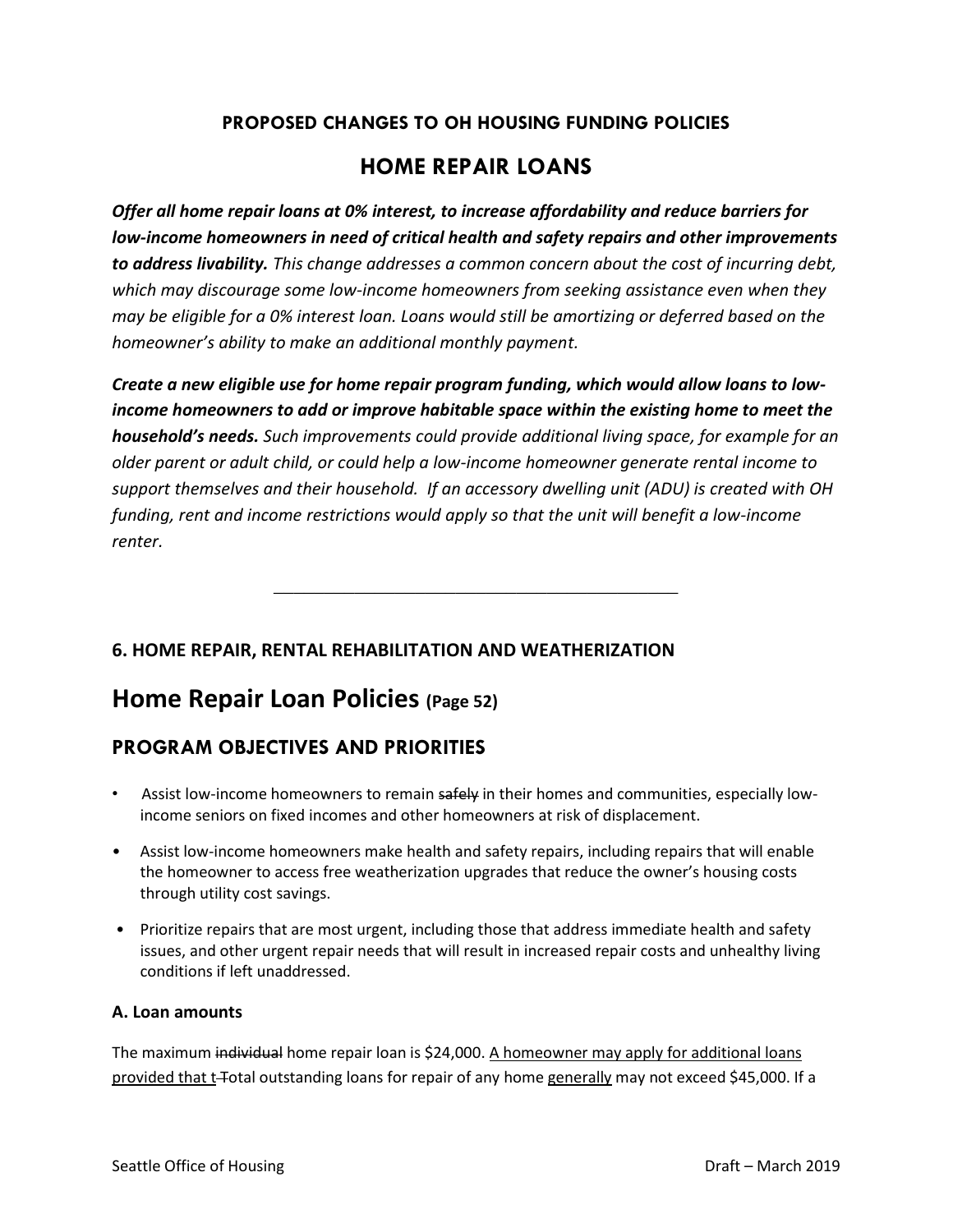home has additional health and safety needs that cannot be addressed within this amount, the Director may allow up to \$55,000 in total outstanding loans for repair of any home.

### **B. Homeowner eligibility**

Homeowners with incomes up to 80% of Median Income may be eligible for assistance.

The home must be owner-occupied and must be the owner's principal residence. The home may be a single-family home, duplex, triplex or fourplex, or an individual condominium unit, townhome or cooperative unit. Manufactured homes affixed permanently to a foundation may be eligible, as long as the homeowner owns the land as well as the home. Depending on structure type, some home repairs may not be eligible. If the home has a rental unit(s), funding may be used solely to pay for exterior measures and any work needed in the unit occupied by the homeowner.

### **C. Loan terms**

Interest rates generally are set at 0% for borrowers with incomes below 50% of median income or 3% for borrowers with income between 50% and 80% of median income. Loans may be amortized or deferred depending on borrower income, debt, and ability to pay debt service to the City in addition to other obligations. If a loan will be used to create a City-approved accessory dwelling unit within the home, loan terms will include income and rent restrictions for the rental unit.

### **D. Priority uses of funds**

Program funds may be provided for the following activities:

- Loans will be limited to m-Measures that address health, life and safety concerns and/or address the structural integrity of the home. OH staff will conduct a visual inspection of the home to identify needed repairs that are eligible for assistance under the Program. OH will set priorities for prioritize urgent repairs that address immediate health and safety issues or prevent increased repair costs and unhealthy living conditions. Other health and safety repairs, including repairs that will enable the homeowner to access free weatherization upgrades that reduce the owner's housing costs through utility cost savings, may also be included in the scope of work based on Program Priorities.
- Measures that improve or increase the habitable space in the home. OH may approve repairs and improvements for purposes of providing suitable living space for current or additional household members, or for generating rental income to support household stability. OH will set priorities for the scope of work, including features such as basement egress, on a case-by-case basis.

#### **E. Funding process**

OH will accept homeowners' applications for home repair loans on a rolling basis. Applications must meet underwriting criteria established by OH including loan to value ratio, ability to make housing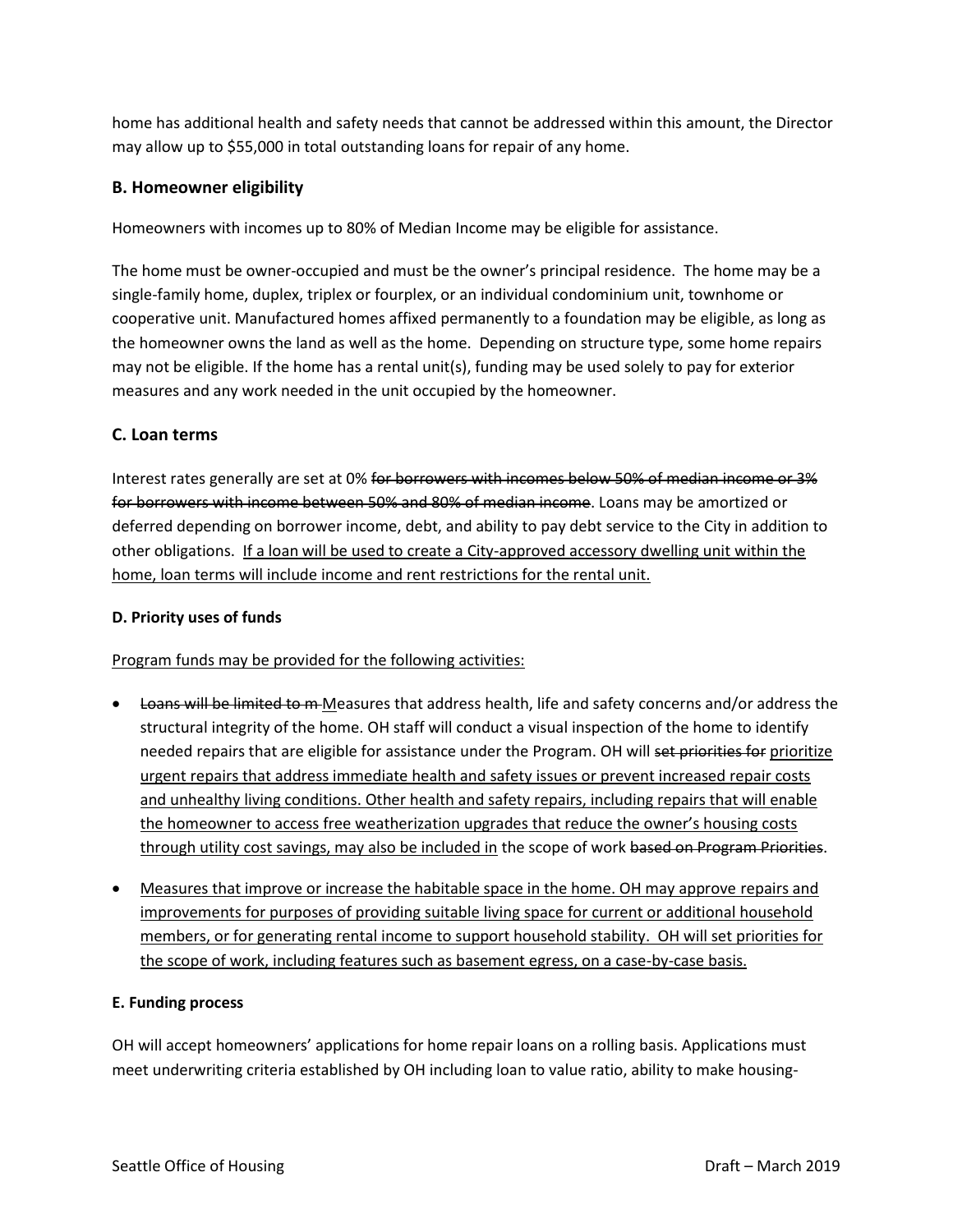related payments, and financial condition of the borrower. OH will also assess the health and safety impact of the needed repair and/or impact of improvements to the habitable space in the home.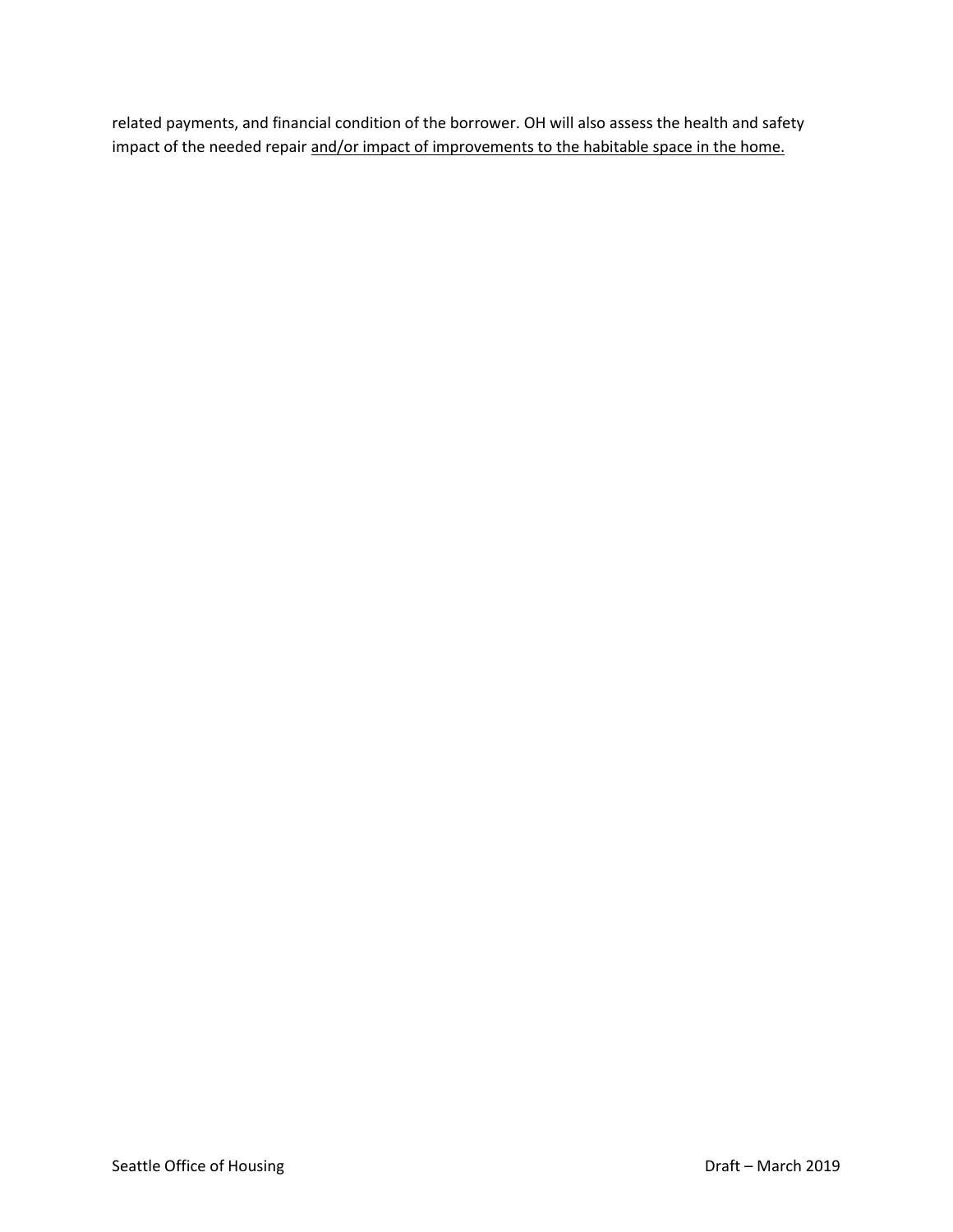## **PROPOSED CHANGES TO HOUSING FUNDING POLICIES COMMUNITY RELATIONS**

**Clarify the objectives and requirements of the Community Relations policy, including its relationship to community outreach for affirmative marketing and the City's design review process.** When applying for funding, project sponsors submit a Draft Community Relations Plan that describes notification of nearby neighbors and any outreach to community organizations prior to submitting the application, and planned community outreach and other activities for maintaining communications through development and operation of the housing. Recent changes to Design Review now require expanded community outreach prior to early design review; OH and SDCI have determined that, although developers will often choose to hold community meetings during pre-development, for many projects conducting community outreach after OH funds are awarded (and project scope and schedule are less likely to change significantly) is the most effective. In addition, OH's proposed changes to the Affirmative Marketing policy emphasize outreach to community-based organizations to help provide fair access to OH-funded housing, particularly in high risk of displacement areas. This Community Relations policy change is intended to address the overlapping purposes and timing.

This policy relates to both rental and homeownership development projects. For applicants responding to a request for proposal for housing development on a publicly owned site, the community relations activities required in this policy will occur after selection of the housing developer and award of funding.

\_\_\_\_\_\_\_\_\_\_\_\_\_\_\_\_\_\_\_\_\_\_\_\_\_\_\_\_\_\_\_\_\_\_\_\_\_\_\_\_\_\_\_\_\_

## **9. GENERAL POLICIES FOR CAPITAL FUNDING**

# **II. Community Relations (page 64)**

The City of Seattle supports affordable housing production and preservation in neighborhoods throughout the city. The Community Relations policy requires o Organizations seeking OH funding for a housing development to must give neighbors and local community members opportunities to learn about the project and to provide input prior to an application for OH funding, and to maintain communication during development construction and operations. The policy applies to all rental housing projects and to homeownership developments with four or more for-sale homes. It applies to applications for permanent and bridge financing for new construction, and acquisition/rehabilitation projects. And Applications for projects that will renovate renovation of an existing building, regardless of whether there is without a change in ownership must conduct only Neighborhood Notification and any community engagement required for Design Review.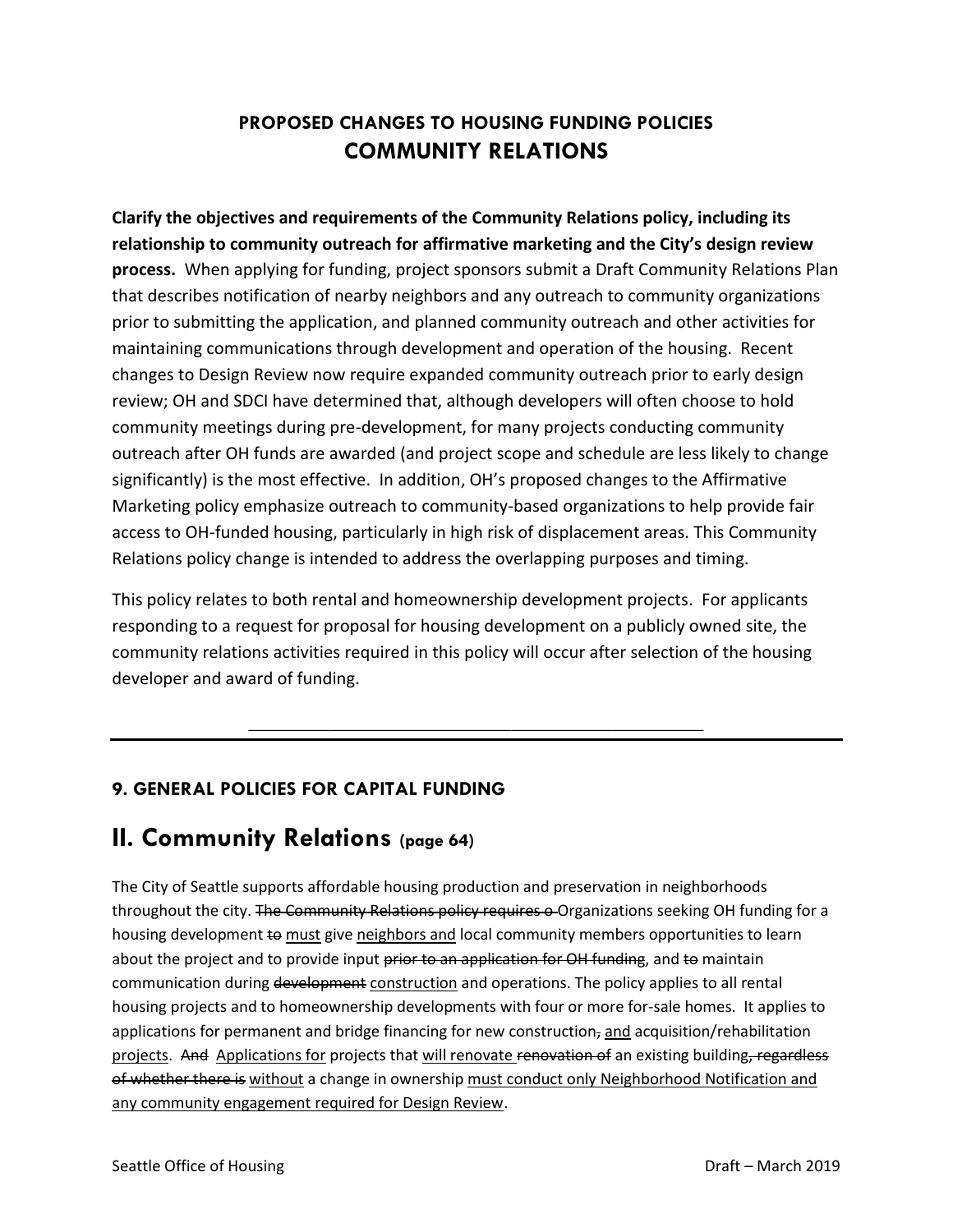#### **A. Objectives**

- Promote A successful community relations effort leads to open, ongoing communication between developers and neighbors. This requires cooperation by developers, the City, and neighborhood residents. A positive, open relationship between housing developers and neighbors can prevent misunderstandings, facilitate prompt resolution of any inadvertent misunderstandings, and provide a fair, thoughtful, dependable means of ironing out differences.
- Provide information about the proposed project including the design, permitting and construction schedule, opportunities to provide input and submit comments, and eligibility requirements and application process for those interested in renting or purchasing the affordable housing.
- The notification, outreach and other community relations requirements are intended to g Give neighbors and community members an opportunity to communicate any concerns about design, construction, operation and management of a project and to work collaboratively with housing developers and/or residents to identify ways to address those concerns.

The City supports affordable housing projects that will preserve and enhance the strengths of Seattle's neighborhoods. Housing developers and neighbors should keep OH informed of any issues or concerns throughout the development and operation of the project. It is the policy of the City of Seattle that OH funding of affordable housing not be refused solely on the basis of concerns expressed by neighbors and other community members. The City supports and is committed to promoting diversity in Seattle neighborhoods. Consistent with local, state and federal fair housing law, housing may not be excluded from a neighborhood based on any of the following characteristics of the persons who will live there: age, ancestry, color, creed, disability, gender identity, marital status, honorably discharged veteran or military status, national origin, parental status, political ideology, race, religion, sex, sexual orientation, possession or use of a Section 8 voucher, or use of a service animal by a disabled person.

### **B. Notification and community relations requirements**

The steps outlined below describe minimum notification and community relations requirements. Applicants Project sponsors should tailor community relations efforts to best serve each individual project and neighborhood. OH may make exceptions to these requirements due to the unique circumstances of a proposed project (e.g., housing for victims of domestic violence with confidential location).

- **1. Consultation:** Prior to releasing purchase and sale agreement contingencies for site acquisition:
	- Consultation with OH: OH will help identify developers of other affordable housing in the neighborhood(s) being considered and suggest neighborhood organizations to contact. A list of suggested organizations will be available from OH, which will include both neighborhoodbased organizations and other community groups who may be interested in the project.
	- Contacts with other affordable housing owners. Housing owners in or near the neighborhood can provide information about a neighborhood's historical and current housing- and development-related concerns.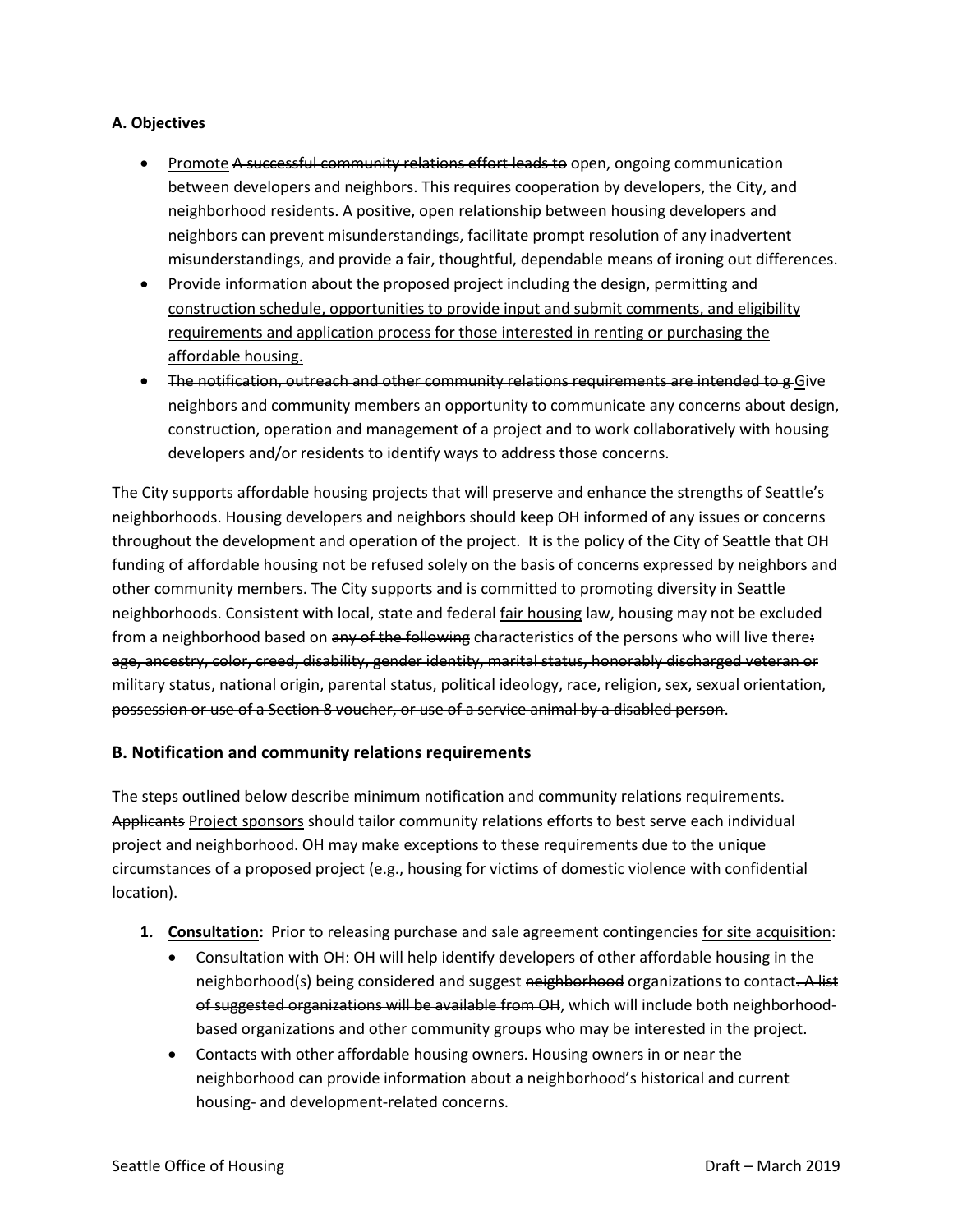- 2. **Neighborhood notification:** Prior to submitting a funding application:
	- Notify neighbors (including all residential and commercial property owners, and tenants as feasible) within at least 500 feet of the site using a written notice, letter or flyer ("notification letter"). Include basic information about the sponsor organization and proposed project (e.g., estimated schedule, contact person, and neighborhood organizations that have also been notified about the project). The neighborhood notification letter must be sent within one year before the application is submitted.
	- Community organization outreach: Identify and contact neighborhood and community organizations to provide updated information about the project, including final site selection, schedule, and proposal for ongoing communication with the neighborhood.
- 3. **Draft Community Relations Plan:** Included in the application for funding, a summary of completed activities and a plan for actions to be undertaken following a funding award:
	- Documentation of completed notification and outreach: The application for funding must include a copy of the neighborhood notification letter and a list of recipients, and a list of community organizations contacted along with any supporting documentation.
	- Community outreach: Relations Plan: Every application must include a Community Relations Plan consistent with OH's published application guideline. The plan must include c Completed outreach and planned future activities for maintaining ongoing communication with immediate neighbors, and neighborhood and community organizations throughout the project's pre-development, design, and construction, and operation phases.
	- The plan must provide a description of strategies to be used to achieve I Inclusive community engagement:  $\frac{1}{2}$  and highlight any strategies for engaging historically underrepresented communities, including communities of color and communities for which English is a second language. This community engagement can be designed to meet affirmative marketing requirements in Section IV below, particularly when a project is in an area at high risk of displacement.
	- Outreach for Design Review: community outreach prior to early design guidance, including outreach to historically underrepresented communities for projects located in Equity Areas. Requirements can be found at [SDCI Director's Rule](http://www.seattle.gov/dpd/codes/dr/DR2018-4.pdf) and [DON website](https://www.seattle.gov/neighborhoods/outreach-and-engagement/design-review-for-early-outreach).

#### 4. **Strategies for communications with neighbors and community organizations**

The community relations plan may include presentations at regularly scheduled neighborhood organization meetings, invitation to a meeting hosted by the housing developer, formation of an advisory committee, and/or regular project updates in neighborhood organization publications or posted at local libraries, community centers, etc.

Information the housing developer should provide at meetings includes the following, to the extent that it does not compromise the safety, confidentiality, or well-being of the residents:

• Project design and intended resident population, and planned supportive services for residents if applicable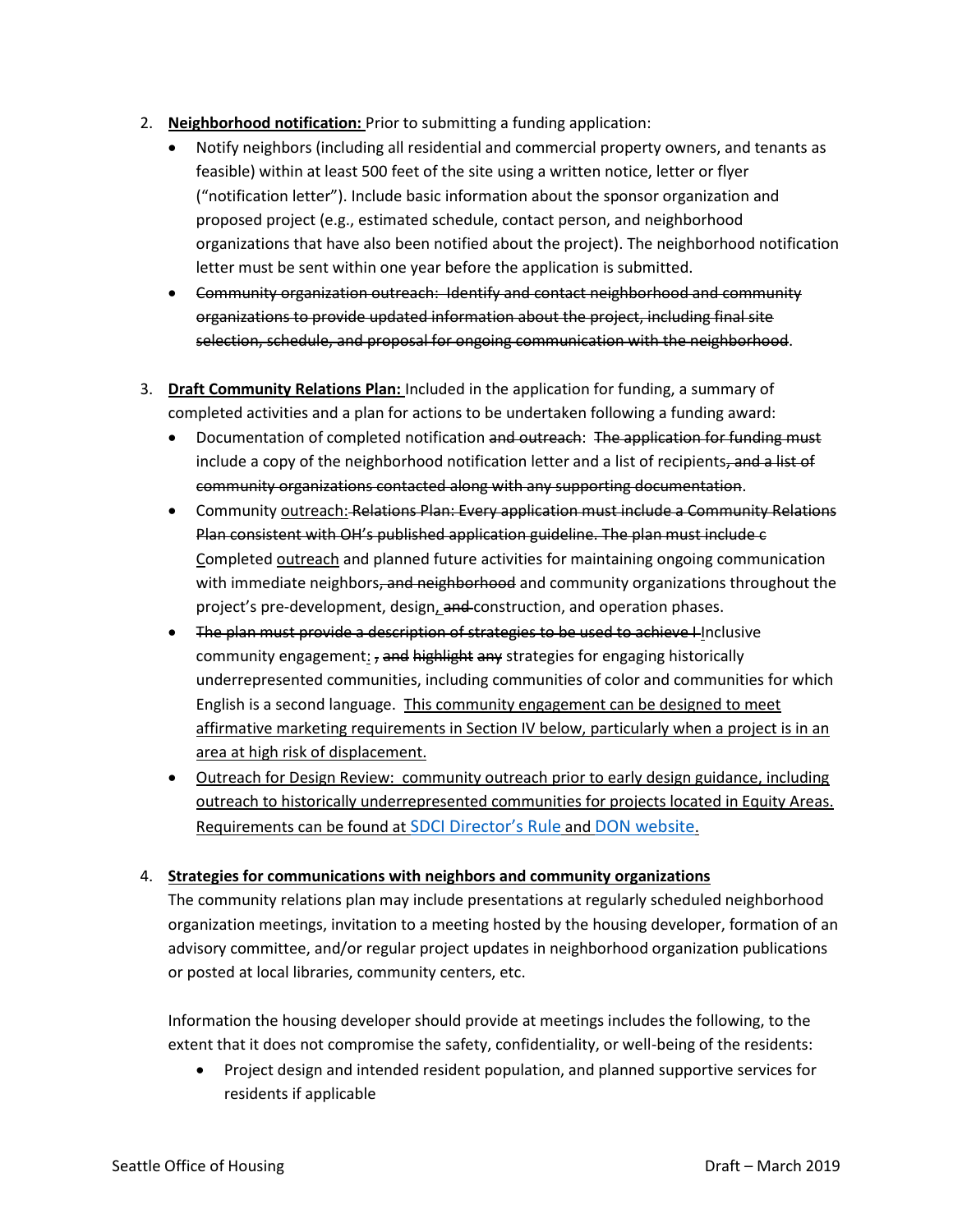- Estimated schedule for construction and completion
- Experience of the applicant project team in developing and operating other affordable housing projects
- Information about eligibility, affirmative marketing and how to apply for housing
- Opportunities to provide input on the project
- Mechanisms for ongoing communication once the housing is operational

#### **5. Communication during construction and after opening:**

During development and, for rental housing developments, once the housing is operational, applicants must implement the Community Relations Plan and maintain communication with neighborhood organizations and neighboring residents and businesses. This may include updates on any changes to design or construction timing and invitations to any project open houses or other events. The Rental housing owners should also keep OH apprised of any issues related to the building, promptly address emerging issues, and share stories of success during the operation of the building.

## **2. RENTAL HOUSING PROGRAM**

# **V. PROJECT SELECTION**

. . .

#### **B. Application Components**

OH uses the Washington State Combined Funder Application for Affordable Housing. At minimum, applications must contain the following:

\_\_\_\_\_\_\_\_\_\_\_\_\_\_\_\_\_\_\_\_\_\_\_\_\_\_\_\_\_\_\_\_\_\_\_\_\_\_\_\_\_\_\_\_\_\_\_\_\_\_\_\_\_\_\_\_\_\_\_\_\_\_\_\_\_\_\_\_\_\_\_\_\_\_\_

. . .

14. Draft Community Relations Plan: description of neighborhood notification process completed prior to submitting the application and plans for ongoing community relations activities, consistent with the Community Relations policy in Chapter 9. Proposal must describe how community issues or concerns raised will be addressed.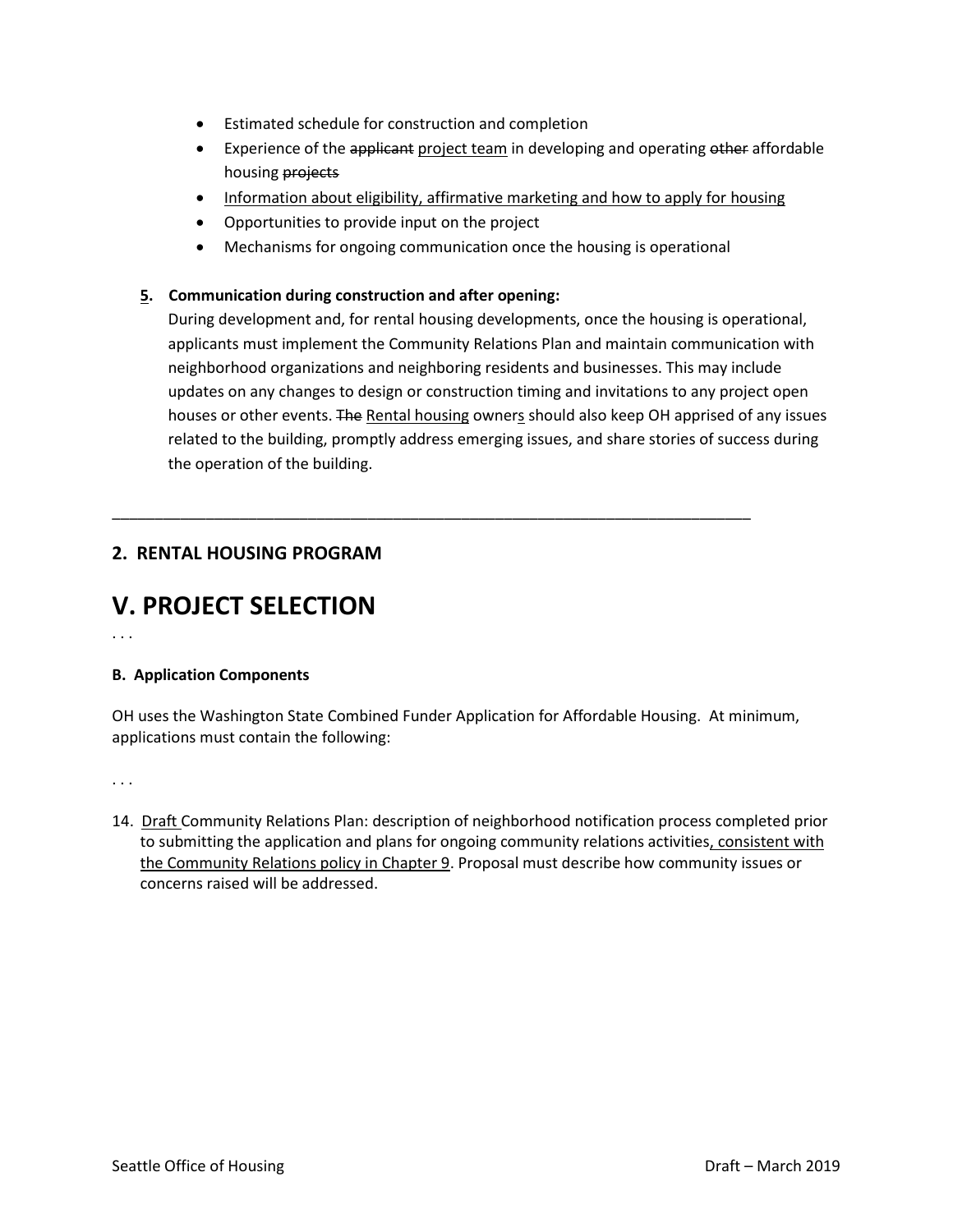## **PROPOSED CHANGES TO HOUSING FUNDING POLICIES BEDROOM STANDARDS**

**OH will establish standards to be used when designating a room as a bedroom for the purpose of determining rent limits.** In recent years, proposed developments have more frequently included residential units with an interior bedroom with no window. These rooms follow Seattle Building Code requirements and may be fully enclosed rooms with mechanical ventilation and artificial light, or partially enclosed rooms with light and ventilation from the adjacent living space. For the partially enclosed "open bedroom" units, OH has required additional separation between the bedroom and adjacent living area -- following the bedroom definition adopted by City Council under the Multifamily Tax Exemption Program (MFTE) Program – for rooms designated as a bedroom for the purpose of determining rent limits.

OH intends to propose additional standards for these bedroom types later this year. The purpose is to maintain the benefits of efficient design and construction cost savings while increasing the privacy and livability of units with interior bedrooms. Standards could include a requirement for natural light in enclosed rooms. Standards for units with open bedrooms could include minimum wall height to increase privacy and comparability, and comparable unit size with traditional units in the building with the same number of bedrooms.

OH will adopt a Directors Rule, which will involve input from housing developers, managers, renters and homebuyers. The Rule will set standards for OH funding programs, the MFTE Program and MHA performance units. It will include bedroom standards for the development of for-sale housing for the purposes of setting initial purchase price and OH funding amounts. The Rule would be updated if needed to adapt to changing housing market trends and program experience.

**\_\_\_\_\_\_\_\_\_\_\_\_\_\_\_\_\_\_\_\_\_\_\_\_\_\_\_\_\_\_\_\_\_\_\_\_\_\_\_\_**

## **2. RENTAL HOUSING PROGRAM**

# **II. ELIGIBLE AND INELIGIBLE ACTIVITIES AND COSTS (PAGE 6)**

. . .

B. Residential Spaces

Program funds may be used to fund housing units, residential spaces, and common areas to the extent they serve low-income housing and not other uses. The Director may set standards for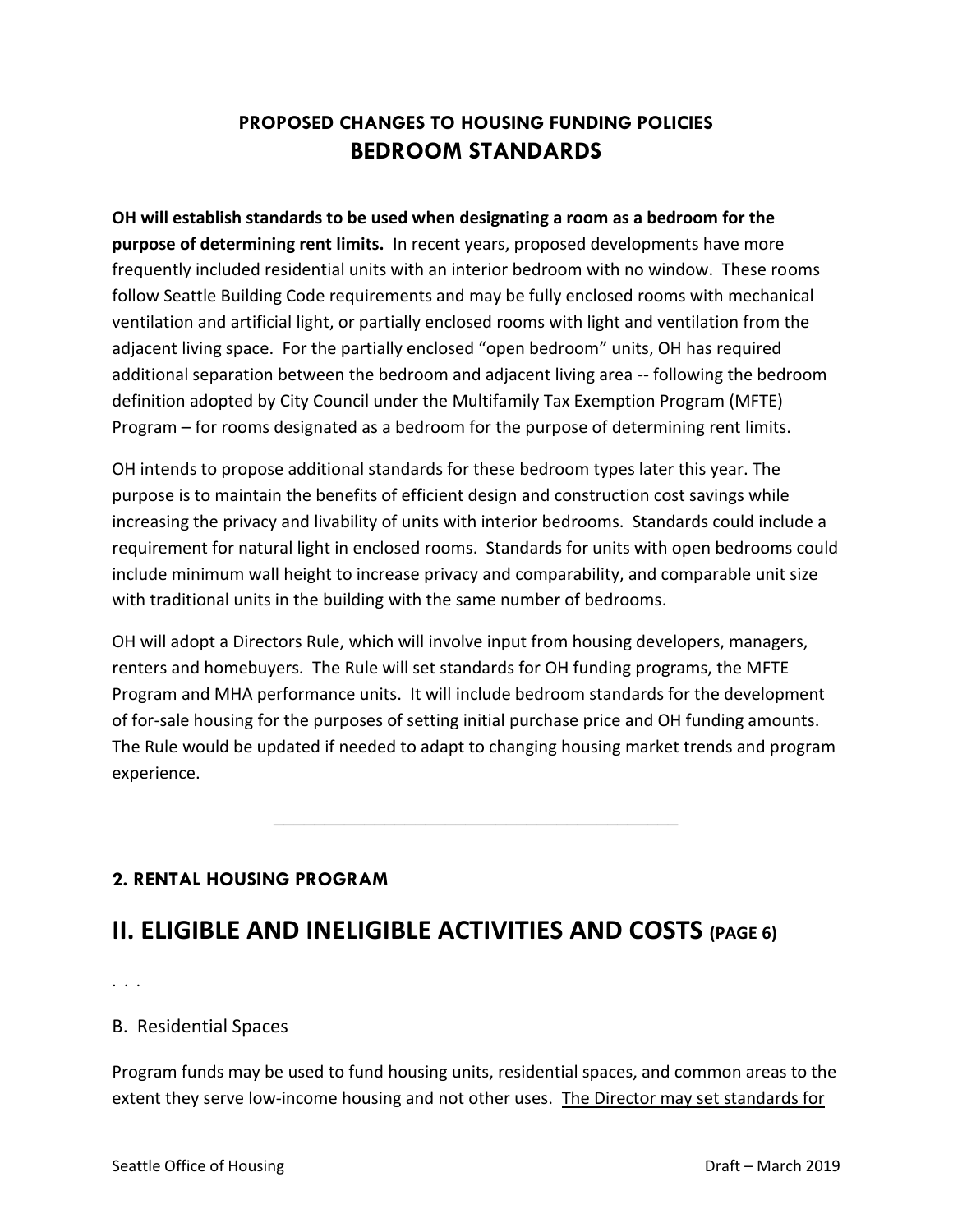bedrooms in residential units for the purpose of establishing unit size and associated rent restrictions. Examples of eligible residential spaces include:

**\_\_\_\_\_\_\_\_\_\_\_\_\_\_\_\_\_\_\_\_\_\_\_\_\_\_\_\_\_\_\_\_\_\_\_\_\_\_\_\_\_\_\_**

- Areas for cooking, eating, bathing
- Building Lobby
- Areas for resident use such as television or reading rooms
- Corridors, stairwells, storage areas
- Management and service office space that is accessory to the housing
- Spaces used for on-site social services

## **4. HOMEOWNERSHIP PROGRAM**

# **I. HOMEBUYER ASSISTANCE**

. . .

D. Development Loans for Resale Restricted Homes (page 40)

. . .

## **4. Eligible and Ineligible Costs and Activities**

. . .

Program funds may be used to fund housing units, residential spaces, and common areas to the extent they serve the low-income housing and not other uses. Program funds can be used for projects that combine affordable Resale Restricted Homes with market-rate housing and/or commercial or other nonresidential spaces. However, costs associated with market-rate housing and commercial spaces are not eligible for Program funding.

Borrowers must demonstrate that proposed uses of Program funding are attributable to eligible residential spaces only and that costs of other parts of the project are paid by funds eligible for that purpose. Where it is impractical to segregate costs between Program-funded units and other portions of a mixed-use or mixed-income project, the Director may permit such costs to be pro-rated between Program funding and other funding sources based on a reasonable formula. The Director may set standards for a bedroom for the purposes of OH funding amounts and setting initial purchase prices.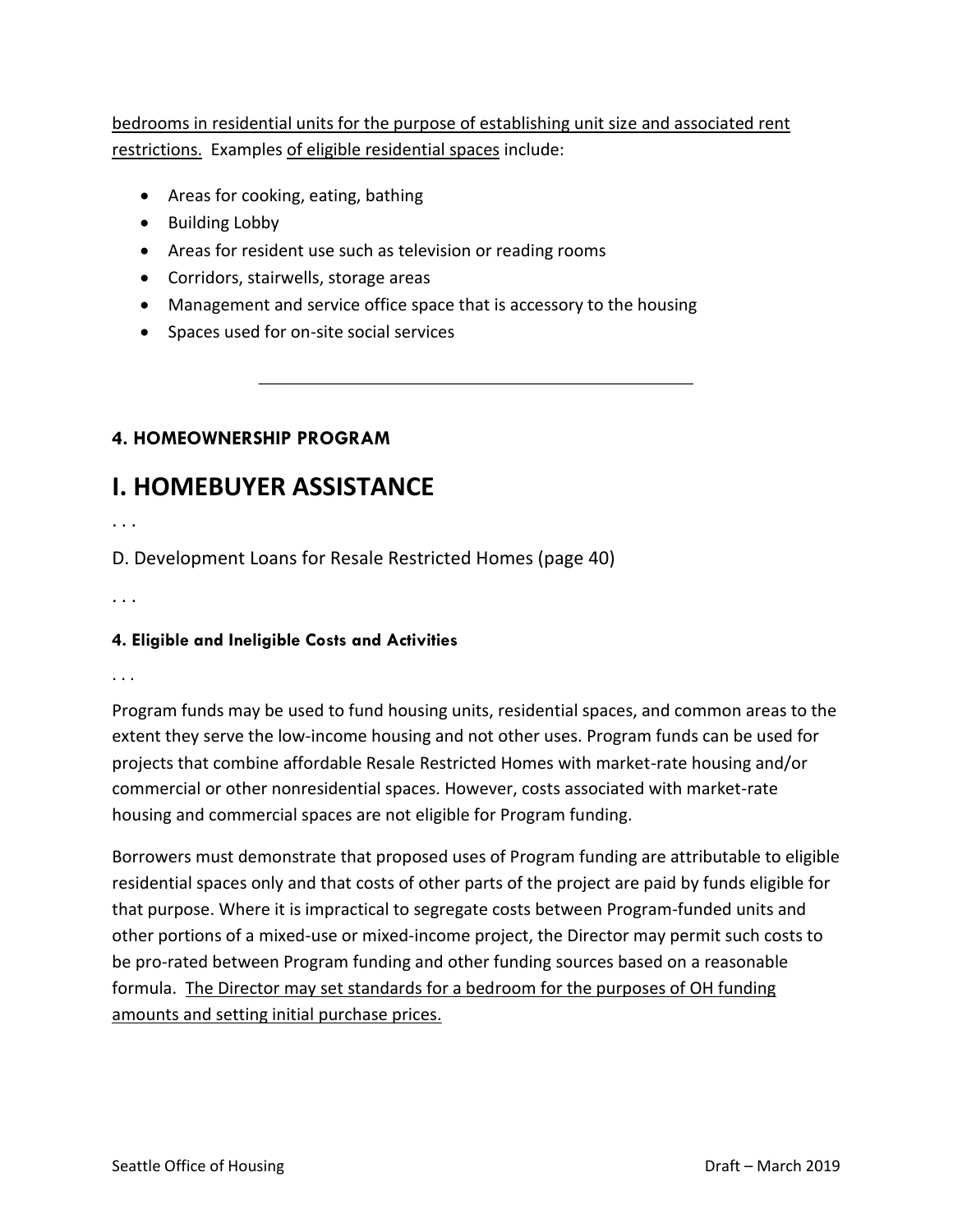## **PROPOSED CHANGES TO HOUSING FUNDING POLICIES OPERATING & MAINTENANCE PROGRAM RENTS**

**Allow tenant-paid rent up to the 30% AMI rent level when O&M-supported units are in mixed-income buildings without other operating subsidies.** Housing serving extremely low income residents at or below 30% AMI is a priority for OH capital funding. This housing is frequently provided in buildings that receive other operating subsidies and services funding and where residents pay 30% of their income for rent. Housing units at 30% AMI also can be provided in mixed-income affordable buildings. These projects have amortizing debt and can support only a limited number of these units without operating subsidies. O&M Program funding, which provides a 20-year operating subsidy, can increase the number of 30% AMI units and allow even lower rents for some residents if needed. Under this scenario, O&M policies should allow tenant-paid rents up to the 30% AMI rent limit, in the same way that maximum rents are set in units affordable at 50% or 60% AMI, so that rental income can be included in underwriting for private debt.

**\_\_\_\_\_\_\_\_\_\_\_\_\_\_\_\_\_\_\_\_\_\_\_\_\_\_\_\_\_\_\_\_\_\_\_\_\_\_\_\_**

# **7. OPERATING & MAINTENANCE PROGRAM (PAGE 31)**

**. . . . .**

### **D. Rents and occupancy**

Eligible households generally shall be required to pay 30% of monthly income for Rent. As part of the rent calculation, OH will allow adjustment of monthly income for certain allowable expenses as contained in 24 CFR Section 5.611. Owners may request alternate Rent schedules to meet unique program objectives. For example, OH may permit exceptions if tenants are directing their income to other program goals such as education or saving for transition to permanent housing (e.g., first month rent, deposits). Specific program requirements will be outlined in subsidy contracts. Occupancy rates are expected to be maintained at 95% or better or a rate determined optimal for the specific project and housing program. Annual project budgets should reflect estimated rental income based on type of occupancy.

For housing units where Program funding is combined with other operating subsidy sources, household I income shall be reviewed annually and the tenant's rent payment may be adjusted by the owner, but may not exceed 30% of monthly income. If a household's income changes prior to the annual review (due to loss of a job, addition of a household member, death of a household member, etc.), rents can be adjusted. For housing units where Program funding is the primary source of operating subsidy, OH may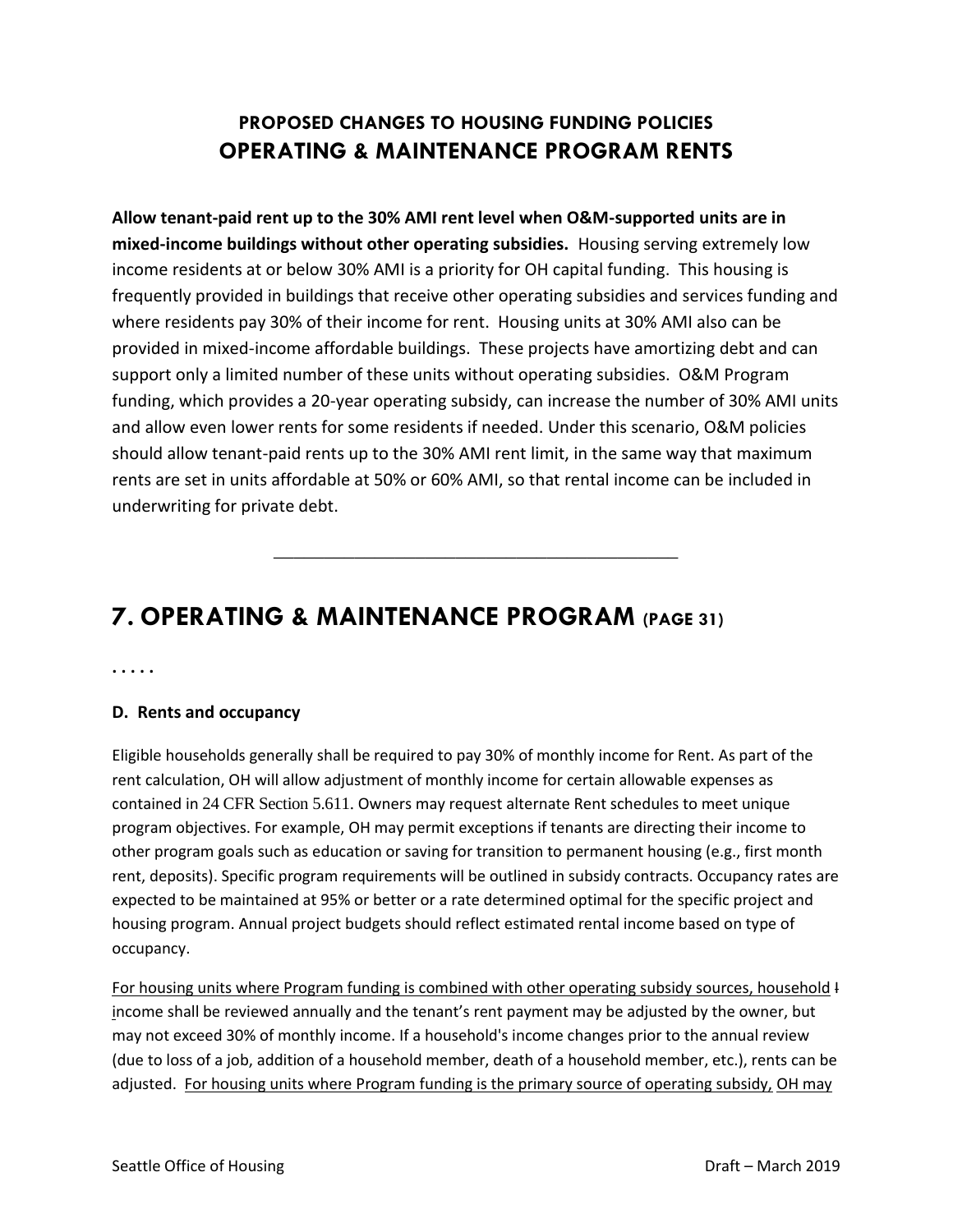approve tenant-paid rents no higher than the Affordable Rent for a household at 30% of Median Income.

Some households may have little or no income when first moving into O&M-subsidized housing. In these instances, OH may allow the minimum tenant share of income paid for Rent to be waived or reduced until the household qualifies for public assistance or becomes employed. Owners must include any plan to temporarily reduce the share of tenant income required for Rent in their application and must demonstrate that the housing units will be financially viable.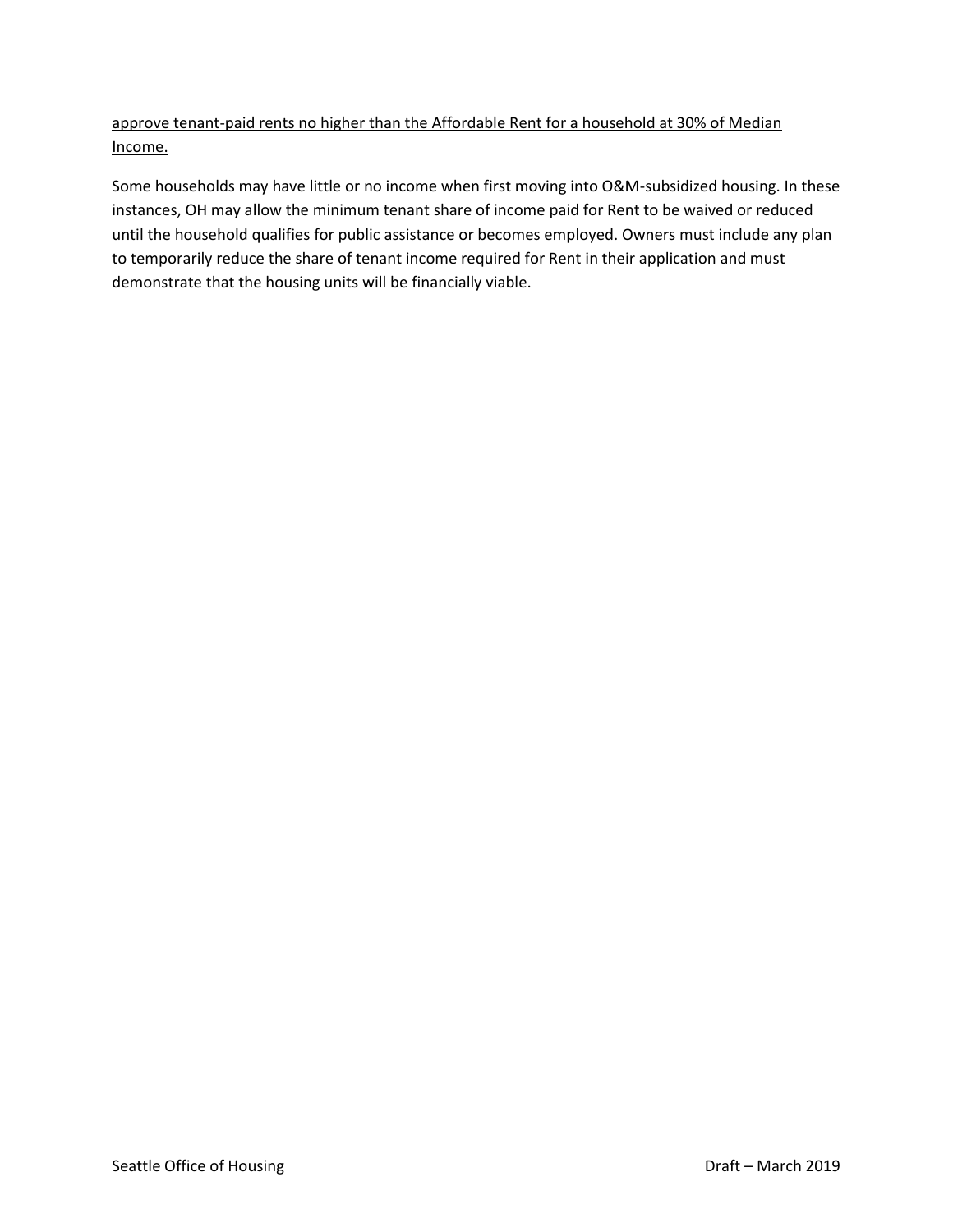## **PROPOSED CHANGES TO HOUSING FUNDING POLICIES PROJECT LOCATION – 30% AMI UNITS**

*To improve the ability to affirmatively further fair housing, the policy identifies additional factors OH will take into consideration when determining whether a location is suitable for funding more housing affordable at 30% AMI. The intent of the policy is to encourage investment throughout the city and avoid segregating extremely low-income residents – who are disproportionately people with disabilities and people of color – in certain areas. For developments proposing additional units affordable at 30% AMI, the policy requires an assessment of whether a substantial amount of housing at this income level is already located in the immediate area.*

**\_\_\_\_\_\_\_\_\_\_\_\_\_\_\_\_\_\_\_\_\_\_\_\_\_\_\_\_\_\_\_\_\_\_\_\_\_\_\_\_**

## **9. GENERAL POLICIES FOR CAPITAL FUNDING**

# **I. Development Siting Policy**

The Development Siting Policy is intended to promote development and preservation of housing for Seattle's lowest-income and most vulnerable populations throughout the city, including in our most amenity-rich neighborhoods in terms of transit, schools, parks, retail and other services. The policy supports City efforts to affirmatively further fair housing for eExtremely ILow-iIncome people who have disabilities and other significant barriers to housing.

## **A. General policy**

OH generally will not provide funding for additional units of housing for Extremely Low-Income residents if a significant amount of such housing is located in the immediate area. For any proposed project not previously funded by the City, the proposed number of subsidized rental housing units for Extremely Low-Income households must not exceed the capacity for additional subsidized rental housing units for Extremely Low-Income households in the Census block group where the proposed project will be located, except as otherwise specified below. OH will make an initial assessment to determine if, upon completion of the proposed development, capacity for additional subsidized rental housing units for Extremely Low-Income households is defined as would exceed 20 percent of total number of housing units in the Census block group, using the following data:

• Twenty percent of the sum of: The total number of housing units includes existing housing units and housing units for which permits have been issued in the Census block group (according to the latest data available from the Department of Construction and Inspections, ("SCDI"), calculated based on Decennial Census data plus net new residential units), the total number of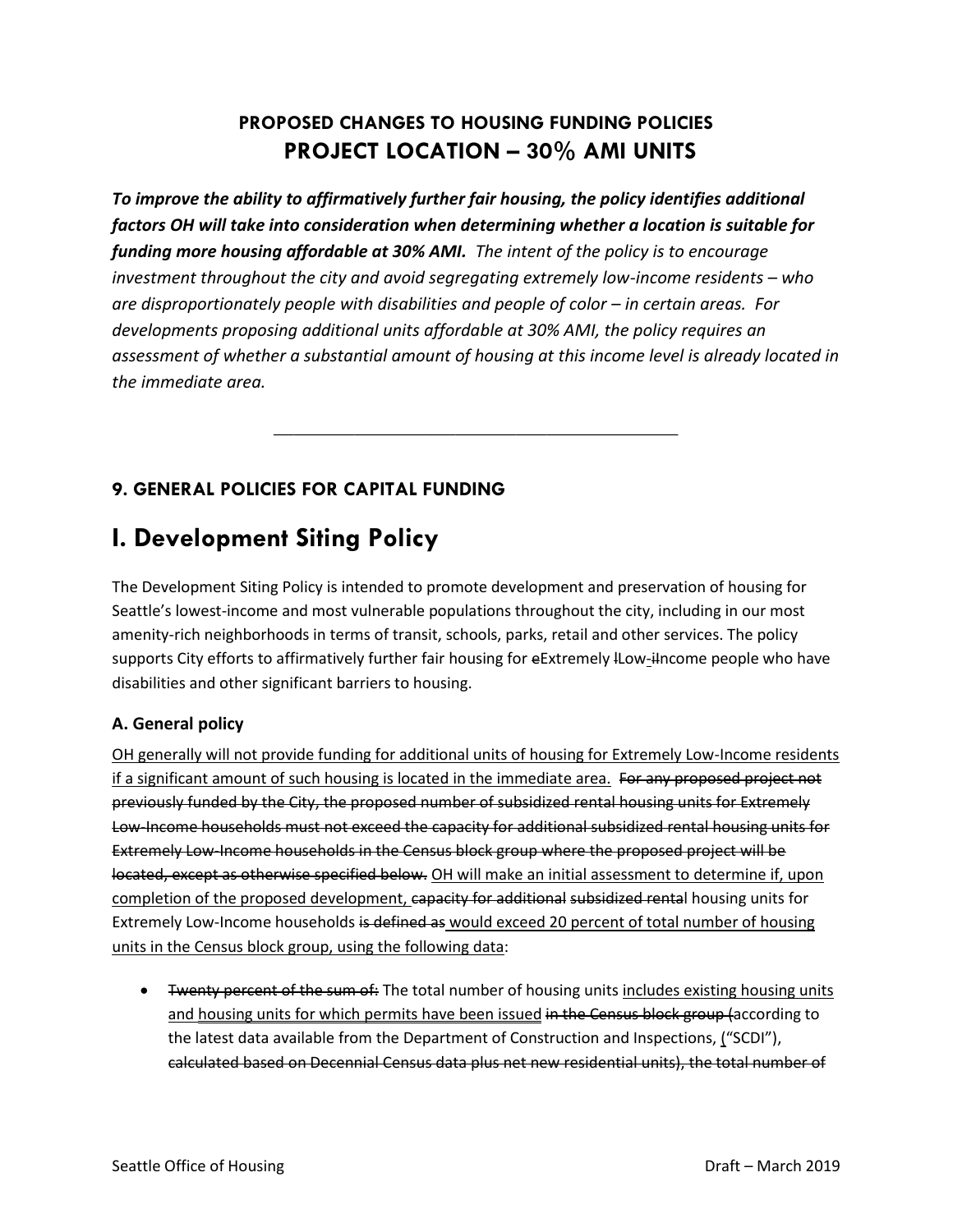rental housing units in the proposed project, and any proposed new rental housing units funded by or otherwise known to OH but not yet captured in SCDI's data.

• Less The total number of existing subsidized rental h-Housing units for Extremely Low-Income households in the Census block group Existing subsidized rental housing units are units in projects with capital subsidies from public agencies that are restricted to residents with incomes at or below 30% AMI, according to the latest data available from OH, which includes. (existing City-funded projects, including units that are any proposed new units funded by or otherwise known to OH but not yet constructed or occupied, and non-City funded projects as reported periodically by county, state and federal agencies).

### **B. Alternative conditions**

A project may exceed capacity, as defined above, if the Director finds that one or more of the following conditions are met:

OH may consider additional factors when determining consistency with this policy to ensure that funding programs affirmatively further fair housing, including but not limited to:

- Additional market-rate housing development is planned in the Census block group, and the proposed project would not result in more than 20% of total housing units in the block group being subsidized rental housing for Extremely Low-Income households., OH will based on an adjusted estimate of total housing units that includes units for which building permits have been issued (based on the Department of Planning & Development's latest report of building permit data) or other such documentation as deemed appropriate by OH.
- The housing will be located close to significant existing or planned services needed by residents, such as health care or other supports for people with disabilities.
- Housing units for Extremely Low-Income households located in the area are restricted, such as senior-only buildings, and are therefore not available to residents of the proposed development.
- Natural or manmade barriers (e.g. a bluff, waterway, or freeway) physically separate the proposed project from existing concentrations of subsidized rental housing for Extremely Low-Income households.
- Significant market rate housing development is expected to occur soon, for example, due to nearby transit investment.
- A different geographic area, such as an area defined by distance from the proposed development, should be considered rather than the Census block group, given the physical characteristics of the area, land use and development patterns.

## **C. Siting Determination**

A project sponsor may request a determination of available capacity under this policy ("Siting Determination"), if the which OH will provide in the order requested if more than one sponsor is seeking a siting determination in the same area. The sponsor does must not have a current Siting Determination for a project at a different location for which the sponsor has not submitted an application for funding. The request must specify a project location, a maximum number of rental housing units for Extremely